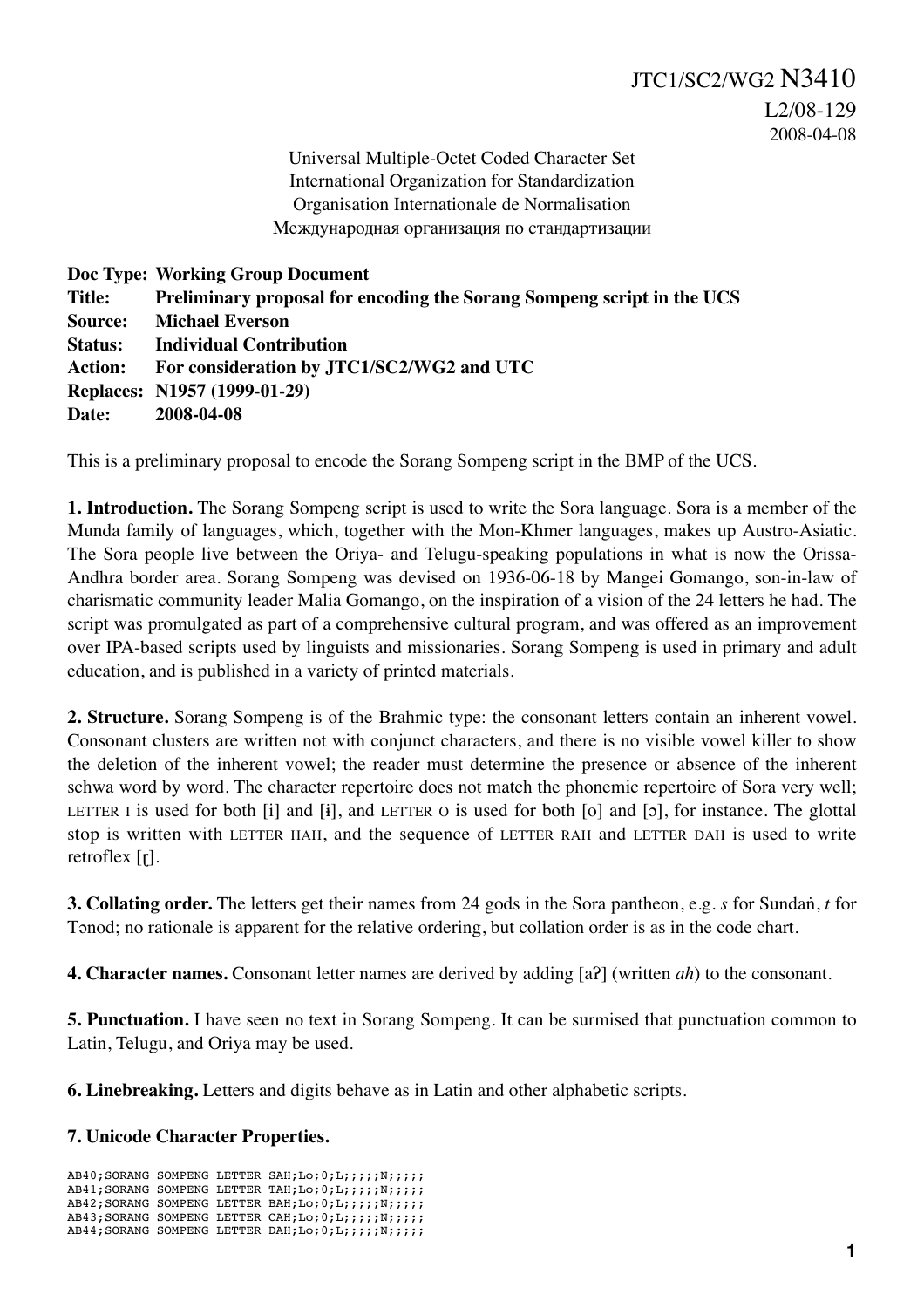| AB45; SORANG |         |       | SOMPENG LETTER GAH; Lo; 0; L; ; ; ; ; N; ; ; ; ; |
|--------------|---------|-------|--------------------------------------------------|
| AB46; SORANG | SOMPENG |       | LETTER MAH; Lo; 0; L; ; ; ; ; N; ; ; ; ;         |
| AB47: SORANG | SOMPENG |       | LETTER NGAH; Lo; $0;L$ ; ;;;;;;;;;;              |
| AB48: SORANG | SOMPENG |       | LETTER LAH; Lo; $0;L$ ; ;;;;;;;;;;;              |
| AB49; SORANG | SOMPENG |       | LETTER NAH;Lo;0;L;;;;;N;;;;;                     |
| AB4A; SORANG | SOMPENG |       | LETTER VAH;Lo;0;L;;;;;;N;;;;;                    |
| AB4B: SORANG | SOMPENG |       | LETTER PAH;Lo;0;L;;;;;N;;;;;                     |
| AB4C; SORANG | SOMPENG |       | LETTER YAH;Lo;0;L;;;;;N;;;;;                     |
| AB4D: SORANG | SOMPENG |       | LETTER RAH; Lo; 0; L; ; ; ; ; N; ; ; ; ;         |
| AB4E; SORANG | SOMPENG |       | LETTER HAH; Lo; 0; L; ; ; ; ; N; ; ; ; ;         |
| AB4F: SORANG | SOMPENG |       | LETTER KAH; Lo; $0;L$ ; ;;;;;N;;;;;              |
| AB50; SORANG | SOMPENG |       | LETTER JAH;Lo;0;L;;;;;N;;;;;                     |
| AB51: SORANG | SOMPENG |       | LETTER NYAH; Lo; 0; L; ; ; ; ; N; ; ; ; ;        |
| AB52; SORANG | SOMPENG |       | LETTER $A; Lo; 0; L; j; j; N; j; j; j$           |
| AB53; SORANG | SOMPENG |       | LETTER $E$ ; Lo; 0; L; ; ; ; ; N; ; ; ; ;        |
| AB54: SORANG | SOMPENG |       | LETTER $I;Lo;0;L;$ ;;;;;N;;;;;                   |
| AB55: SORANG | SOMPENG |       | LETTER $U;L0;0;L;$ ;;;;;N;;;;;                   |
| AB56: SORANG | SOMPENG |       | LETTER $0;L0;0;L;$ ;;;;;N;;;;;                   |
| AB57; SORANG | SOMPENG |       | LETTER AE;Lo; $0;L;$ ;;;;;N;;;;;                 |
| AB60; SORANG | SOMPENG | DIGIT | ZERO; Nd; 0; L; ; 0; 0; 0; N; ; ; ; ;            |
| AB61; SORANG | SOMPENG | DIGIT | ONE; Nd; 0; L; ; 1; 1; 1; N; ; ; ;               |
| AB62: SORANG | SOMPENG | DIGIT | TWO; Nd; 0; L; ; 2; 2; 2; N; ; ; ;               |
| AB63: SORANG | SOMPENG | DIGIT | THREE; Nd; 0; L; ; 3; 3; 3; N; ; ; ; ;           |
| AB64: SORANG | SOMPENG | DIGIT | FOUR; Nd; 0; L; ; 4; 4; 4; N; ; ; ;              |
| AB65; SORANG | SOMPENG | DIGIT | FIVE; Nd; 0; L; ; 5; 5; 5; N; ; ; ;              |
| AB66: SORANG | SOMPENG | DIGIT | $SIX;Nd;0;L;;6;6;6;N;$ ;;;;                      |
| AB67: SORANG | SOMPENG | DIGIT | SEVEN; Nd; 0; L; ; 7; 7; 7; N; ; ; ; ;           |
| AB68: SORANG | SOMPENG | DIGIT | EIGHT; Nd; 0; L; ; 8; 8; 8; N; ; ; ; ;           |
| AB69: SORANG | SOMPENG | DIGIT | NINE; Nd; 0; L; ; 9; 9; 9; N; ; ; ; ;            |

## **8. Bibliography.**

Zide, Norman. 1996. "Scripts for Munda languages", in Peter T. Daniels and William Bright, eds. *The world's writing systems.* New York; Oxford: Oxford University Press. ISBN 0-19-507993-0

**9. Acknowledgements.** This project was made possible in part by a grant from the U.S. National Endowment for the Humanities, which funded the which funded the Universal Scripts Project (part of the Script Encoding Initiative at UC Berkeley) in respect of the Sorang Sompeng encoding.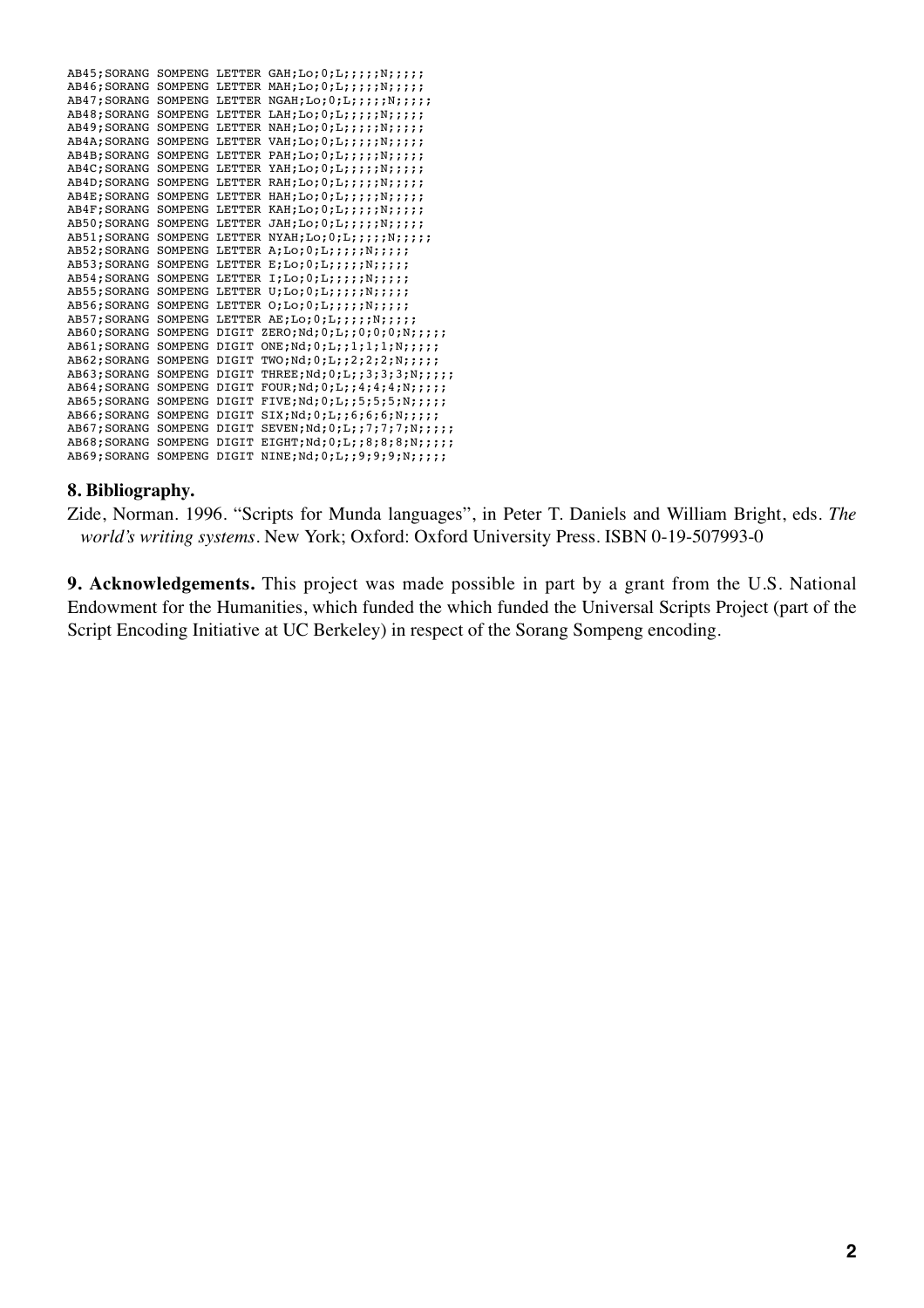#### **A. Administrative** 1. Title

## Preliminary proposal for encoding the Sorang Sompeng script in the UCS

2. Requester's name

- **Mi chael Ev ers o n**
- 3. Requester type (Member body/Liaison/Individual contribution)
- Individual contribution.

## 4. Submission date

**2008-04-08**

5. Requester's reference (if applicable)

6. Choose one of the following:

6a. This is a complete proposal

**No.**

6b. More information will be provided later **Yes.**

## **B. Technical – General**

1. Choose one of the following:

1a. This proposal is for a new script (set of characters)

**Yes.**

1b. Proposed name of script

# **So rang So mpeng .**

1c. The proposal is for addition of character(s) to an existing block

**No.**

1d. Name of the existing block

2. Number of characters in proposal

## **34.**

3. Proposed category (A-Contemporary; B.1-Specialized (small collection); B.2-Specialized (large collection); C-Major extinct; D-Attested extinct; E-Minor extinct; F-Archaic Hieroglyphic or Ideographic; G-Obscure or questionable usage symbols)

## Category A.

4a. Is a repertoire including character names provided?

**Yes.**

4b. If YES, are the names in accordance with the "character naming guidelines" in Annex L of P&P document? **Yes.**

4c. Are the character shapes attached in a legible form suitable for review?

**Yes.**

5a. Who will provide the appropriate computerized font (ordered preference: True Type, or PostScript format) for publishing the standard?

## **Mi chael Ev ers o n.**

5b. If available now, identify source(s) for the font (include address, e-mail, ftp-site, etc.) and indicate the tools used:

## **Mi chael Ev ers o n, Fo nto g rapher.**

6a. Are references (to other character sets, dictionaries, descriptive texts etc.) provided?

**Yes.**

6b. Are published examples of use (such as samples from newspapers, magazines, or other sources) of proposed characters attached? **Yes.**

7. Does the proposal address other aspects of character data processing (if applicable) such as input, presentation, sorting, searching, indexing, transliteration etc. (if yes please enclose information)?

**Yes.**

8. Submitters are invited to provide any additional information about Properties of the proposed Character(s) or Script that will assist in correct understanding of and correct linguistic processing of the proposed character(s) or script. Examples of such properties are: Casing information, Numeric information, Currency information, Display behaviour information such as line breaks, widths etc., Combining behaviour, Spacing behaviour, Directional behaviour, Default Collation behaviour, relevance in Mark Up contexts, Compatibility equivalence and other Unicode normalization related information. See the Unicode standard at http://www.unicode.org for such information on other scripts. Also see Unicode Character Database http://www. unicode. org/Public/UNIDATA/ UnicodeCharacterDatabase.html and associated Unicode Technical Reports for information needed for consideration by the Unicode Technical Committee for inclusion in the Unicode Standard. **See above.**

## **C. Technical – Justification**

1. Has this proposal for addition of character(s) been submitted before? If YES, explain.

## **Yes, in N1957.**

2a. Has contact been made to members of the user community (for example: National Body, user groups of the script or characters, other experts, etc.)?

**No.**

2b. If YES, with whom?

2c. If YES, available relevant documents

3. Information on the user community for the proposed characters (for example: size, demographics, information technology use, or publishing use) is included?

People living at the Orissa-Andhra border in India.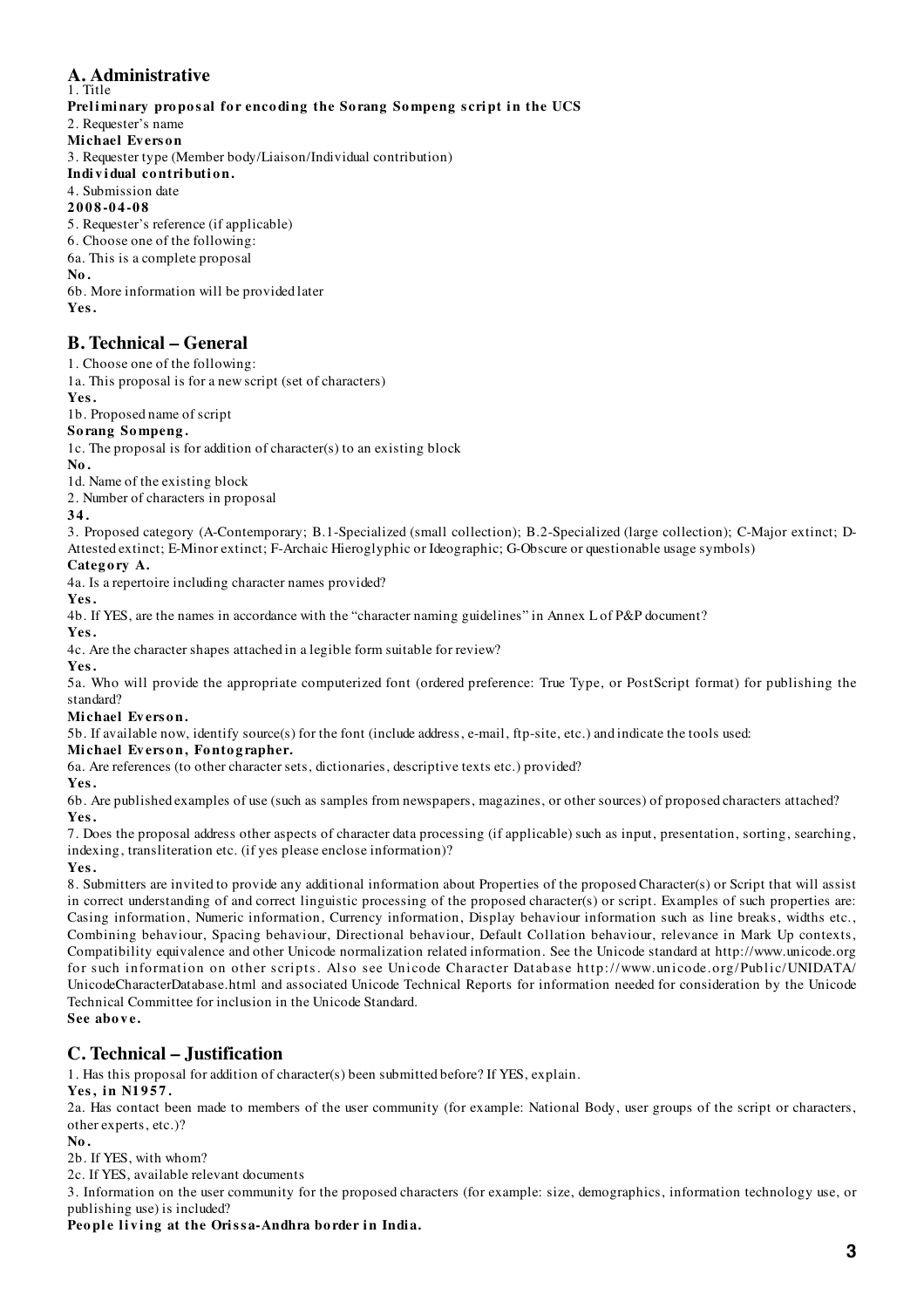4a. The context of use for the proposed characters (type of use; common or rare)

## Evidently common.

#### 4b. Reference

5a. Are the proposed characters in current use by the user community?

#### **Yes.**

5b. If YES, where?

## **In Indi a.**

6a. After giving due considerations to the principles in the P&P document must the proposed characters be entirely in the BMP? **Yes.**

6b. If YES, is a rationale provided?

**Yes.**

6c. If YES, reference

## **Co ntempo rary us e and acco rdance wi th the Ro admap.**

7. Should the proposed characters be kept together in a contiguous range (rather than being scattered)?

**Yes.**

8a. Can any of the proposed characters be considered a presentation form of an existing character or character sequence?

**No.**

8b. If YES, is a rationale for its inclusion provided?

8c. If YES, reference

9a. Can any of the proposed characters be encoded using a composed character sequence of either existing characters or other proposed characters?

**No.**

9b. If YES, is a rationale for its inclusion provided?

#### 9c. If YES, reference

10a. Can any of the proposed character(s) be considered to be similar (in appearance or function) to an existing character?

**No.**

10b. If YES, is a rationale for its inclusion provided?

10c. If YES, reference

11a. Does the proposal include use of combining characters and/or use of composite sequences (see clauses 4.12 and 4.14 in ISO/IEC 10646-1: 2000)?

**No.**

11b. If YES, is a rationale for such use provided?

11c. If YES, reference

11d. Is a list of composite sequences and their corresponding glyph images (graphic symbols) provided?

**No.** 

11e. If YES, reference

12a. Does the proposal contain characters with any special properties such as control function or similar semantics?

**No.**

12b. If YES, describe in detail (include attachment if necessary)

13a. Does the proposal contain any Ideographic compatibility character(s)?

**No.**

13b. If YES, is the equivalent corresponding unified ideographic character(s) identified?